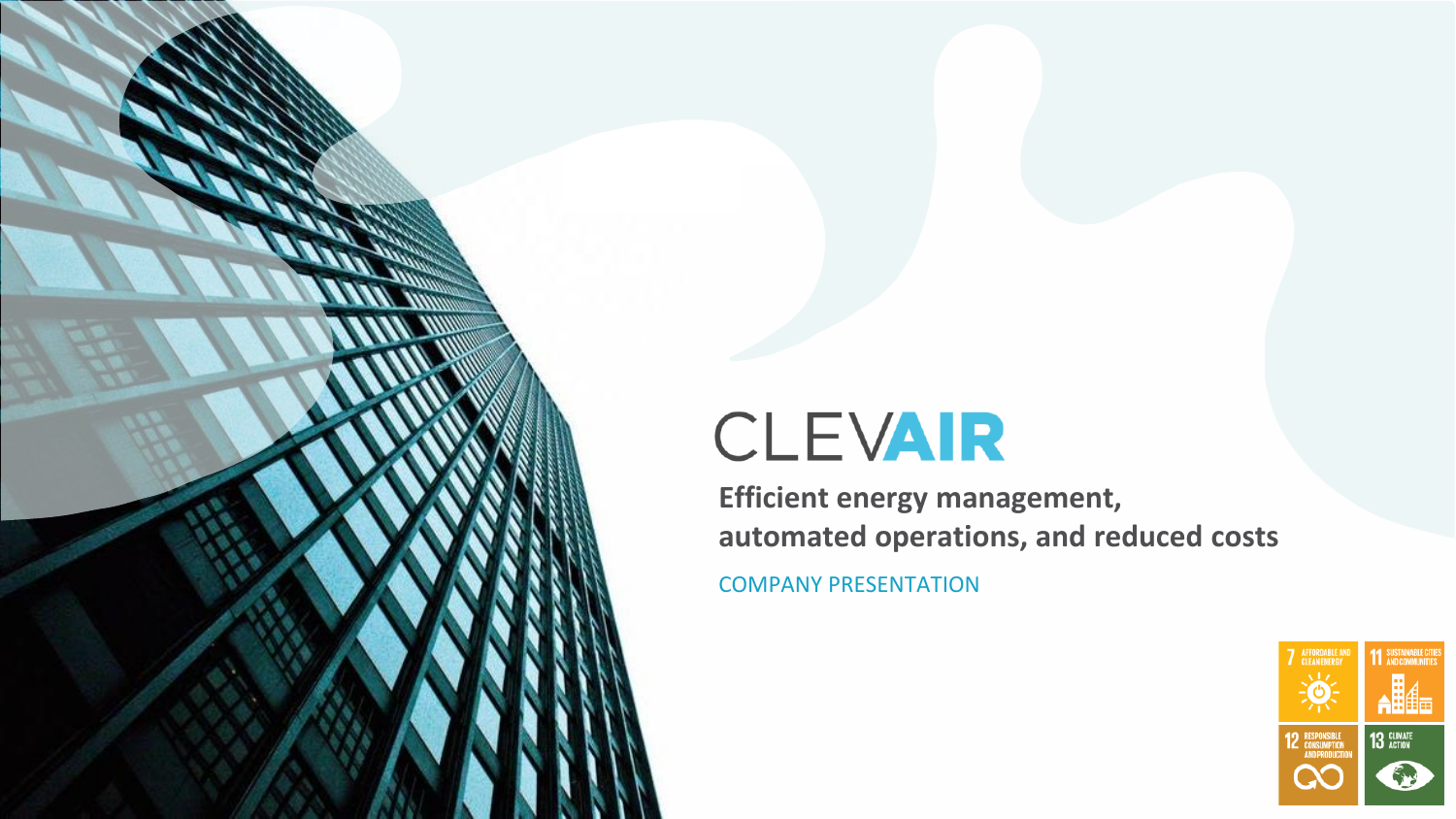### **UN ipcc**

# **ipcc** INTERGOVERNMENTAL PANEL ON Climate change

2021/17/PR

**Faster warming** 

The report provides new estimates of the chances of crossing the global warming level of 1.5°C in the next decades, and finds that unless there are immediate, rapid and large-scale reductions in greenhouse gas emissions, limiting warming to close to 1.5°C or even 2°C will be beyond reach.

The report shows that emissions of greenhouse gases from human activities are responsible for approximately 1.1°C of warming since 1850-1900, and finds that averaged over the next 20 years, global temperature is expected to reach or exceed 1.5°C of warming. This assessment is based on improved observational datasets to assess historical warming, as well progress in scientific understanding of the response of the climate system to human-caused greenhouse gas emissions.

#### **IPCC Secretariat**

c/o WMO · 7 bis, Avenue de la Paix · C.P: 2300 · CH-1211 Geneva 2 · Switzerland telephone +41 22 730 8208 / 54 / 84 · fax +41 22 730 8025 / 13 · email IPCC-Sec@wmo.int · www.ipcc.ch



CI FVAIR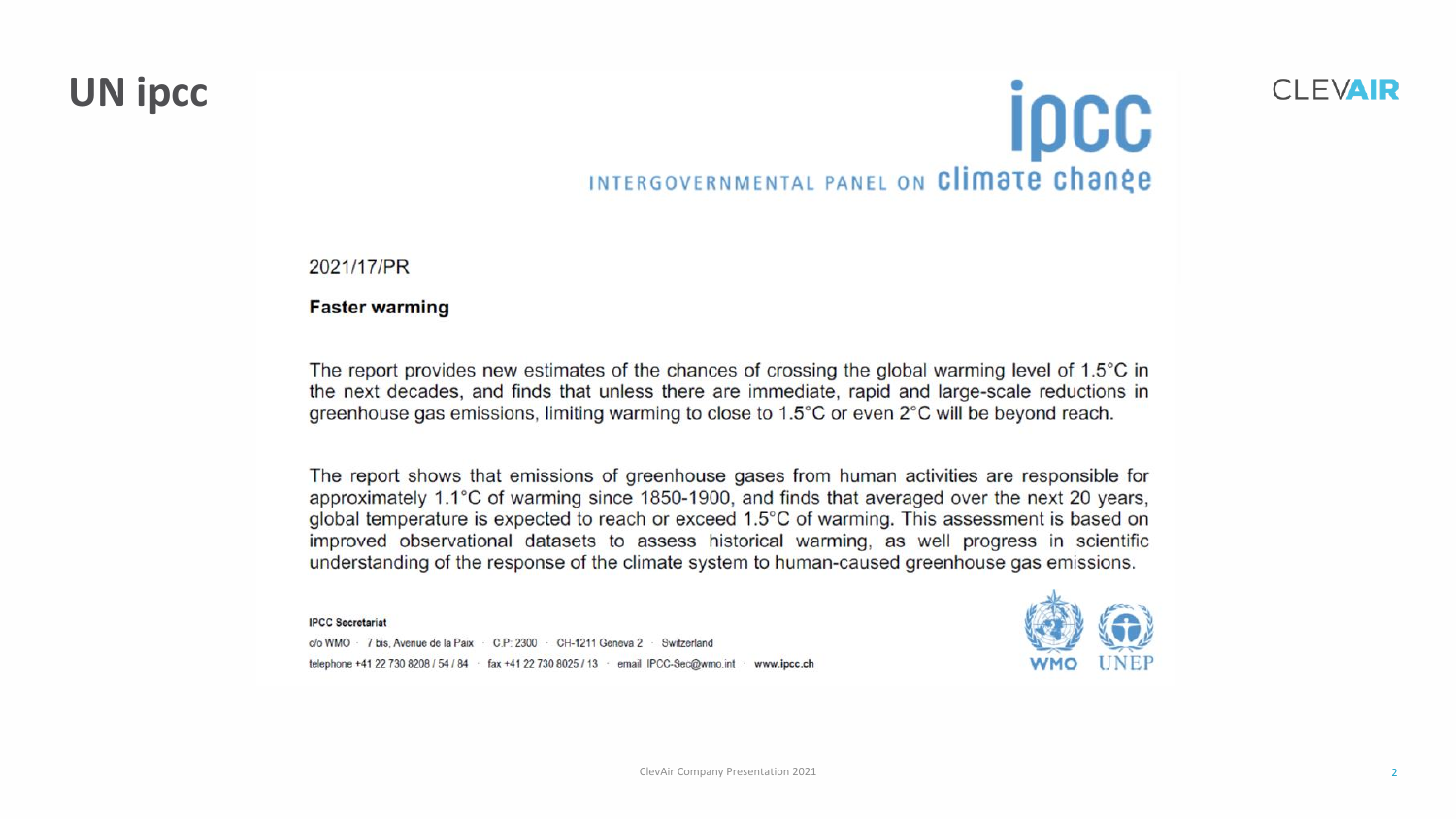### **UN COP26**





UN CLIMATE PRESS RELEASE

#### COP26 Reaches Consensus on Key Actions to Address Climate Change

Adaptation, mitigation and finance are all strengthened in a complex and delicate balance supported by all Parties. After six years of strenuous negotiations, pending items that prevented the full implementation of the Paris Agreement on carbon markets and transparency have finally been approved...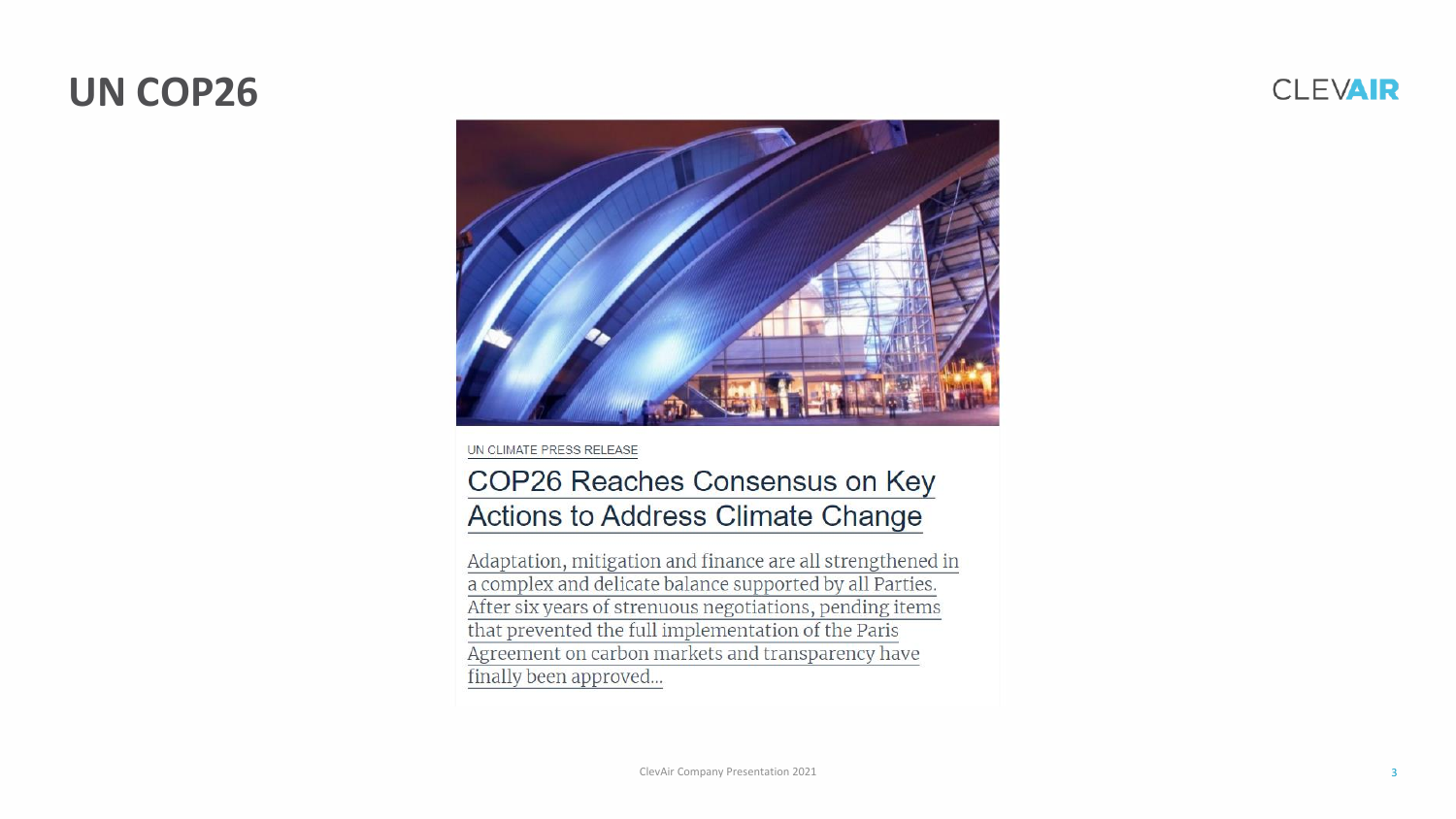### **A global problem**

**CLEVAIR** 



**EU Taxogymy: 55% cuth prion 2 and CO2 emissions emissions by 2030**



**40% Buildings**



**32% Industry**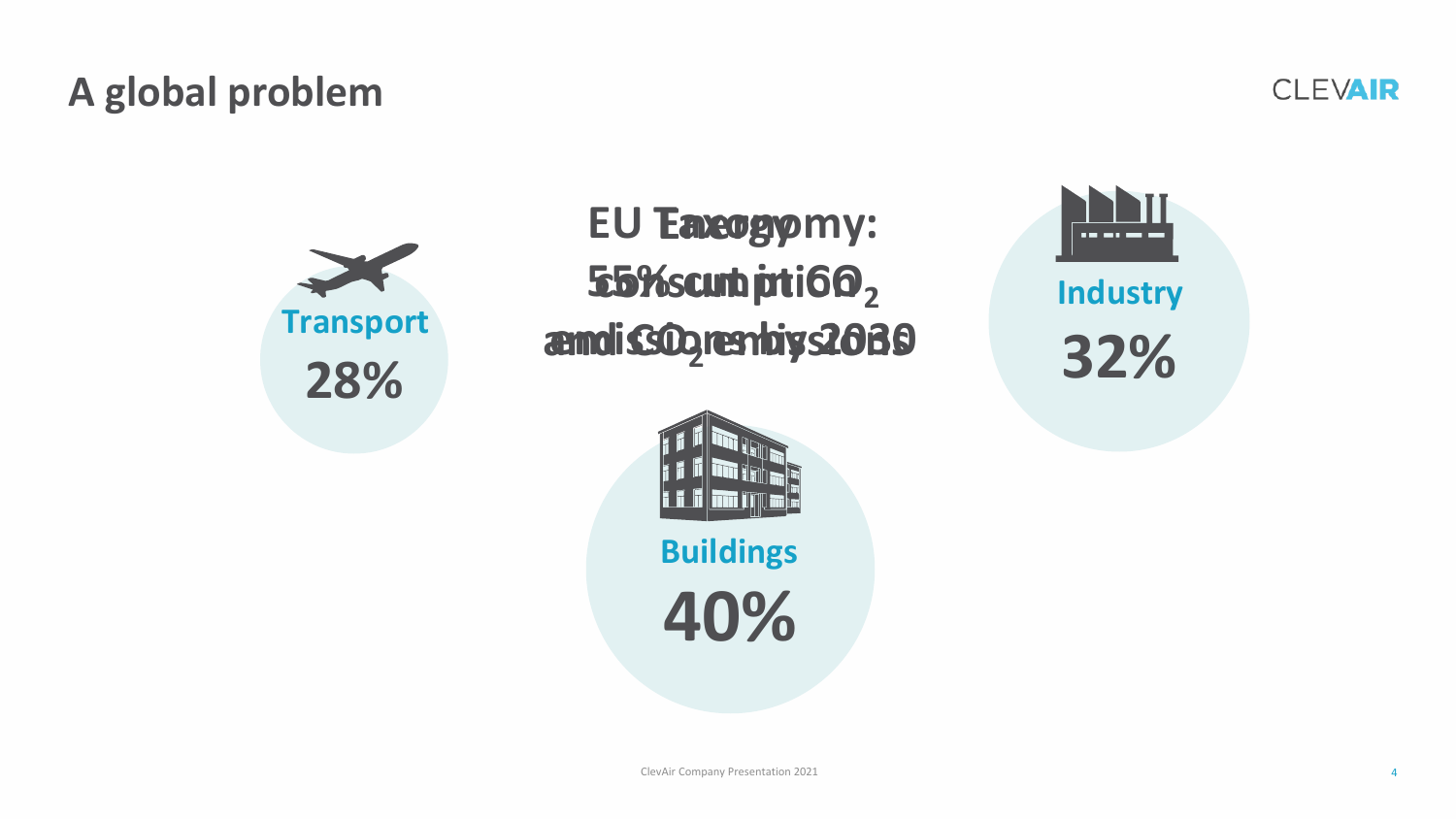## **ClevAir is the leader in HVAC SaaS solutions**



- ClevAir is a SaaS based tool for managing HVAC in commercial real estate
- ClevAir reduces energy consumption and  $CO<sub>2</sub>$ emissions, while delivering air quality according to the ASHRAE\* standard
- ClevAir also provides insights, dashboards and data to help create reports according to the EUtaxonomy











\* American Society of Heating, Refrigerating and Air-Conditioning Engineers ClevAir Company Presentation 2021 5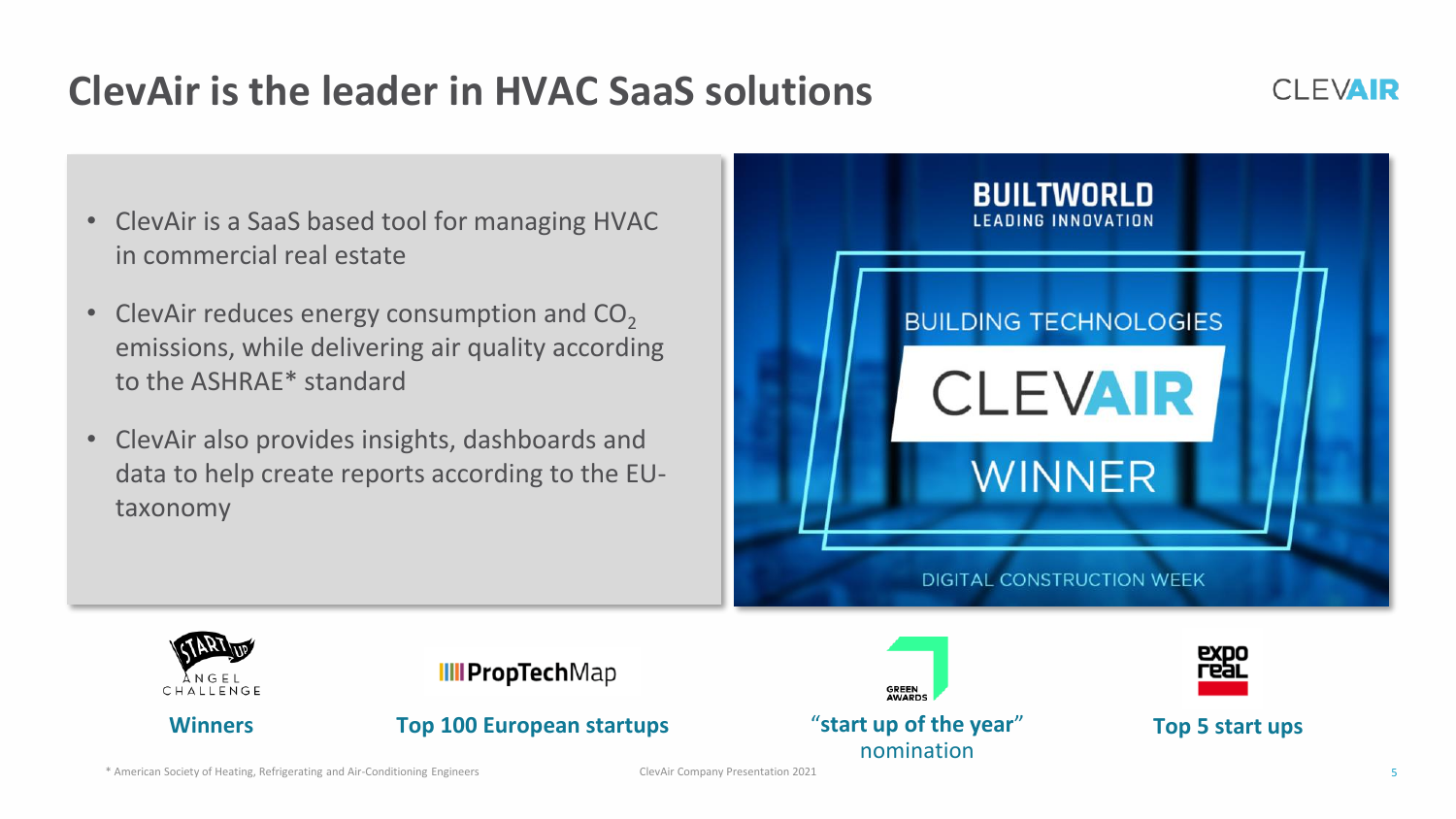### **This is how ClevAir works**

#### **CLEVAIR**



### **Harvest data from IoT devices and BMS in real time, 24/7**

**Typically reduces the energy consumption by up to 40%**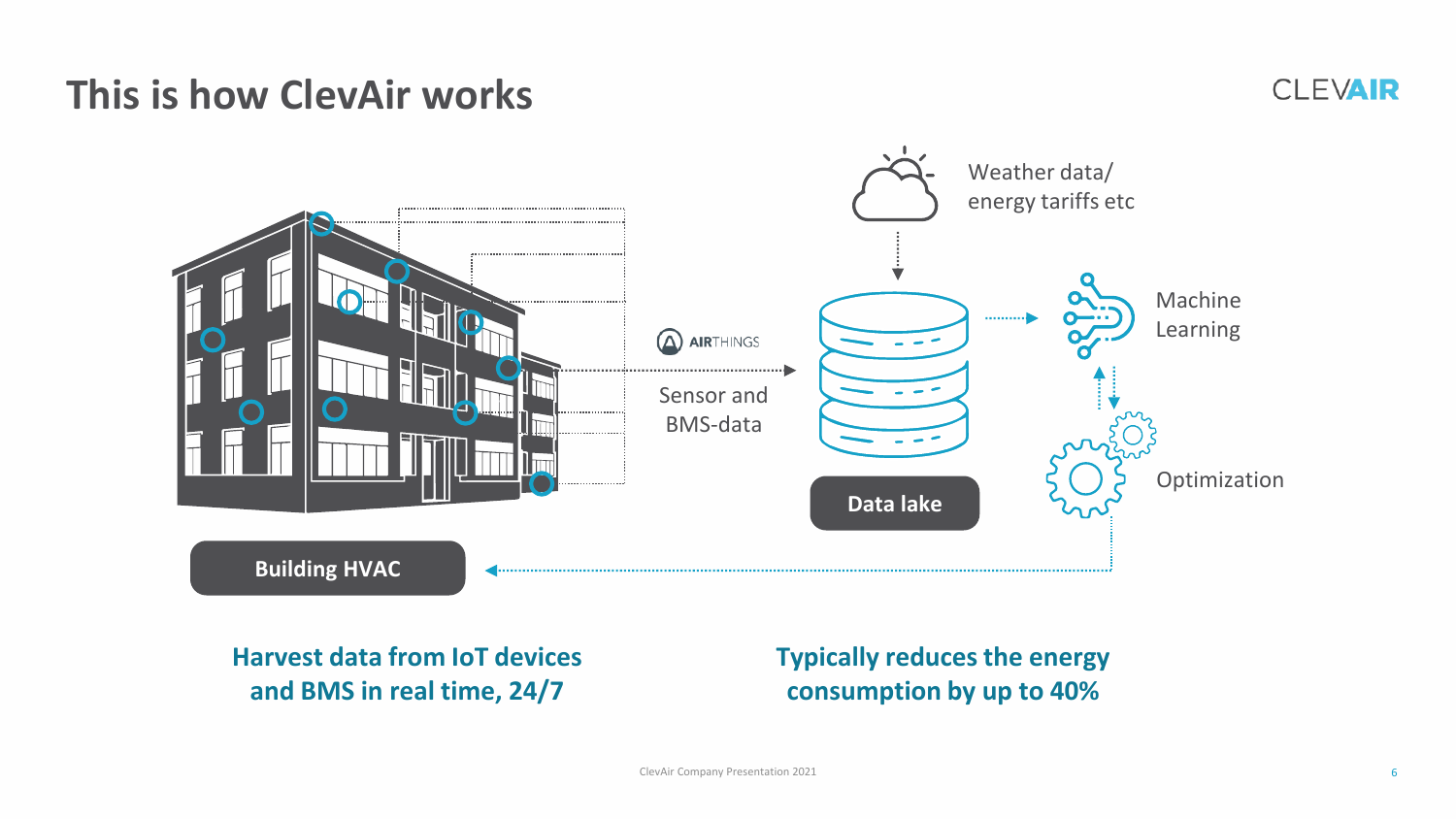**Our environmental and financial benefits make us the leading SaaS for managing energy consumption in buildings** 



### **Benefits**

- **Reduce** CO<sub>2</sub> emissions
- **Simplify** EU Taxonomy reporting

#### **Financial benefits**

- **Reduce** energy consumption and **cut** effect peaks
- Improved energy rating **increases the value of the building**

#### **Air quality**

• Confirm and **optimize** the air quality

### **Savings from real estate customers Environmental benefits**

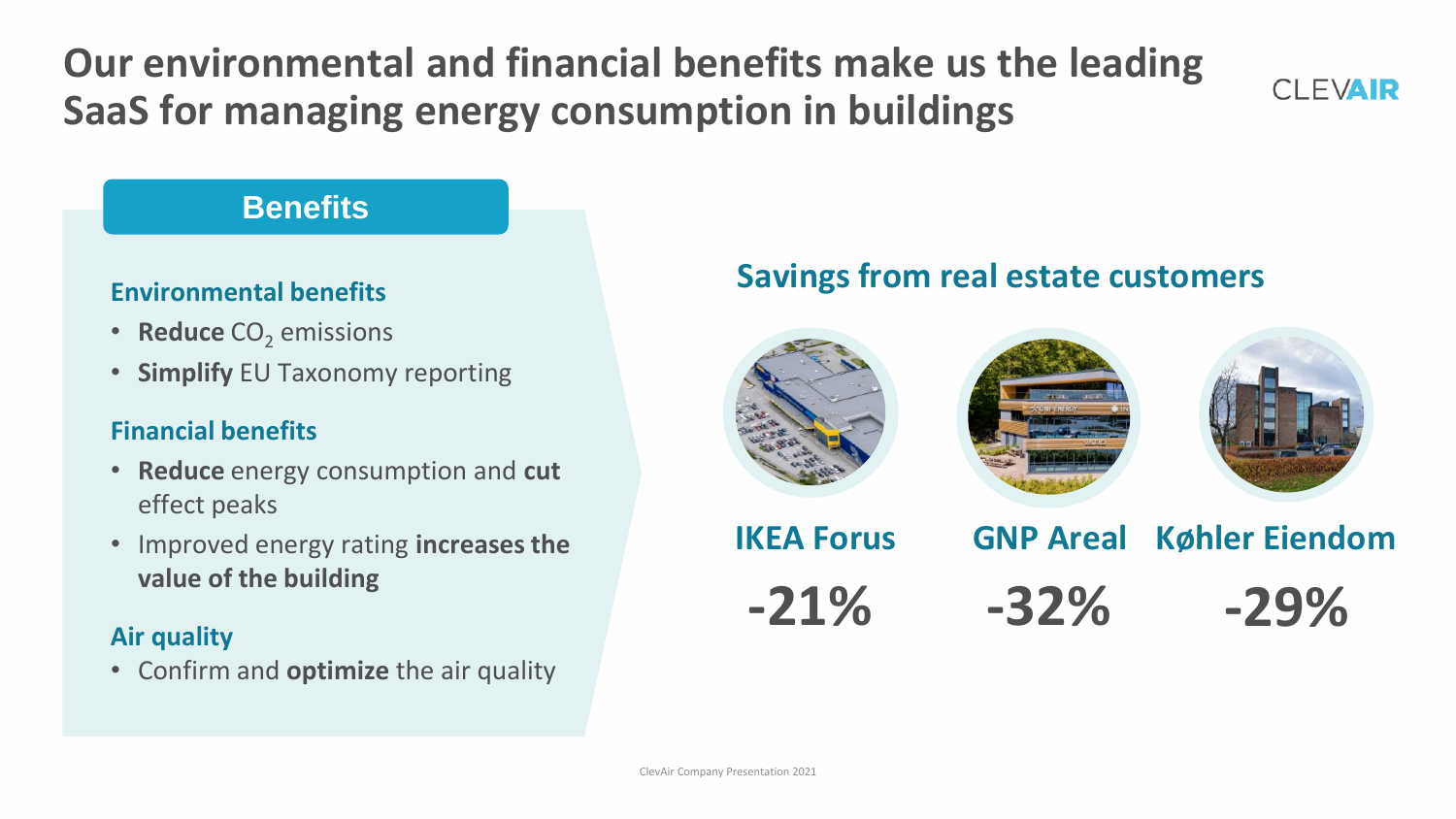## **ClevAir has managed to establish their position in Norway and is now looking to expand to more attractive markets in Europe**





France

UK.

Italy

Poland Spain Netherland

Source: [https://ec.europa.eu/energy/eu-buildings-factsheets\\_eu](https://ec.europa.eu/energy/eu-buildings-factsheets_eu) Source: <https://www.bpie.eu/?s=co2>